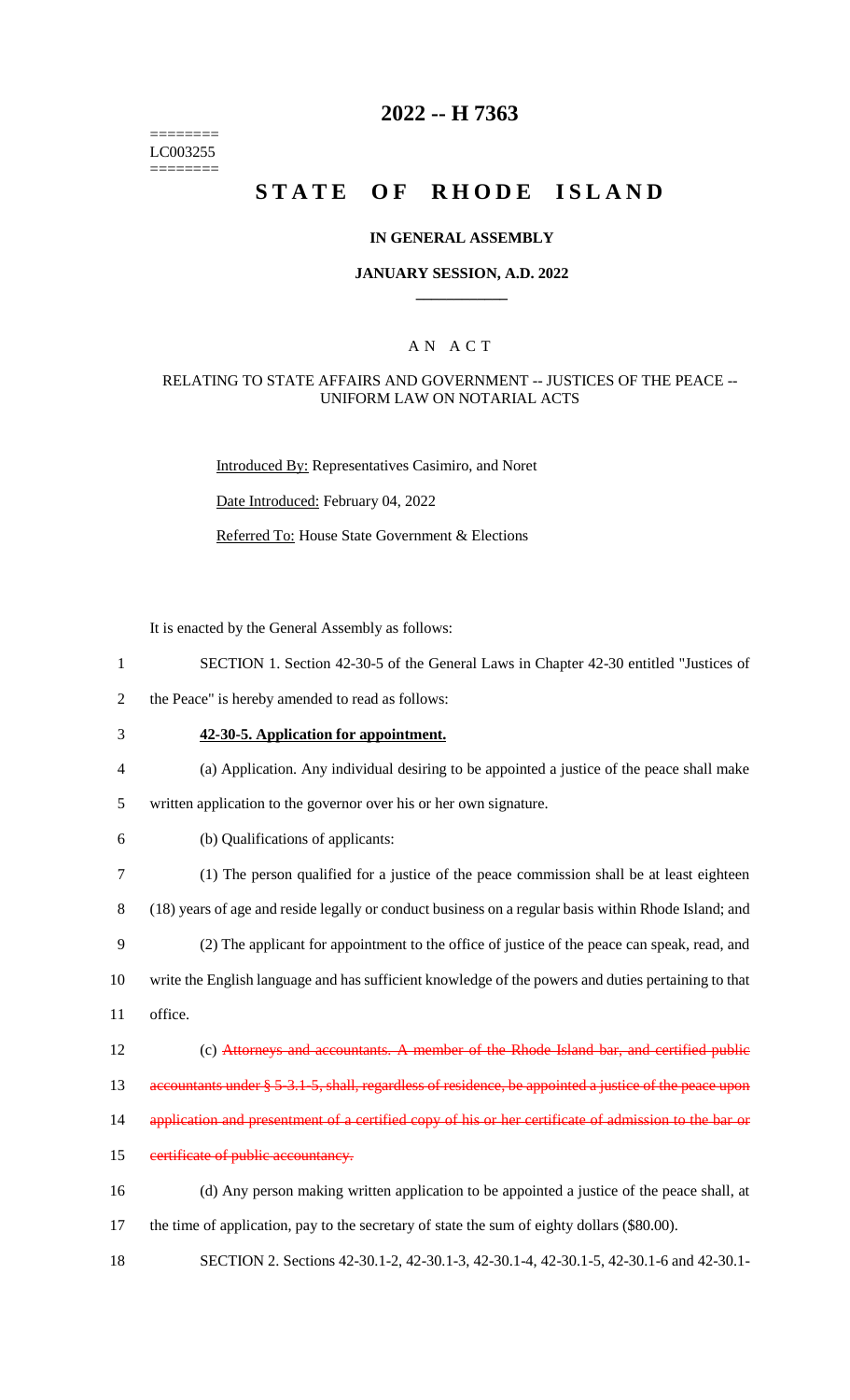12 of the General Laws in Chapter 42-30.1 entitled "Uniform Law on Notarial Acts" are hereby amended to read as follows: **42-30.1-2. Definitions.** (4) "Communication technology" means an electronic device of process that: (i) Allows a notary public and a remotely located individual to communicate with each other simultaneously by sight and sound; and (ii) When necessary and consistent with other applicable law, facilitates communication with a remotely located individual who has a vision, hearing, or speech impairment. (4)(5) "Electronic" means relating to technology having electrical, digital, magnetic, wireless, optical, electromagnetic, or similar capabilities. 11 (5)(6) "Electronic signature" means an electronic symbol, sound, or process attached to, or logically associated with, a record and executed or adopted by an individual with the intent to sign the record. (7) "Foreign state" means a jurisdiction other than the United States, a state, territory, or a 15 federally recognized Indian tribe. 16 (8) "Identity proofing" means a process or service by which a third person provides a notary 17 public with a means to verify the identity of a remotely located individual by a review of personal 18 information from public or private data sources.  $\left(\frac{6}{9}\right)$  "In a representative capacity" means acting as: (i) An authorized officer, agent, partner, trustee, or other representative for a person other 21 than an individual; (ii) A public officer, personal representative, guardian, or other representative, in the capacity stated in a record; (iii) An agent or attorney-in-fact for a principal; or (iv) An authorized representative of another in any other capacity.  $(7)(10)$  "Notarial act" means an act, whether performed with respect to a tangible or electronic record, that a notarial officer may perform under the law of this state. The term includes taking an acknowledgment, administering an oath or affirmation, taking a verification on oath or affirmation, witnessing or attesting a signature, certifying or attesting a copy, noting a protest of a negotiable instrument and transact, do and finish all matters and things relating to protests and protesting bills of exchange and promissory notes, and all other matters within their office required by law, take depositions as prescribed by law, and acknowledgments of deeds and other instruments.  $34 \left( \frac{(8)(11)}{8} \right)$  "Notarial officer" means a notary public or other individual authorized to perform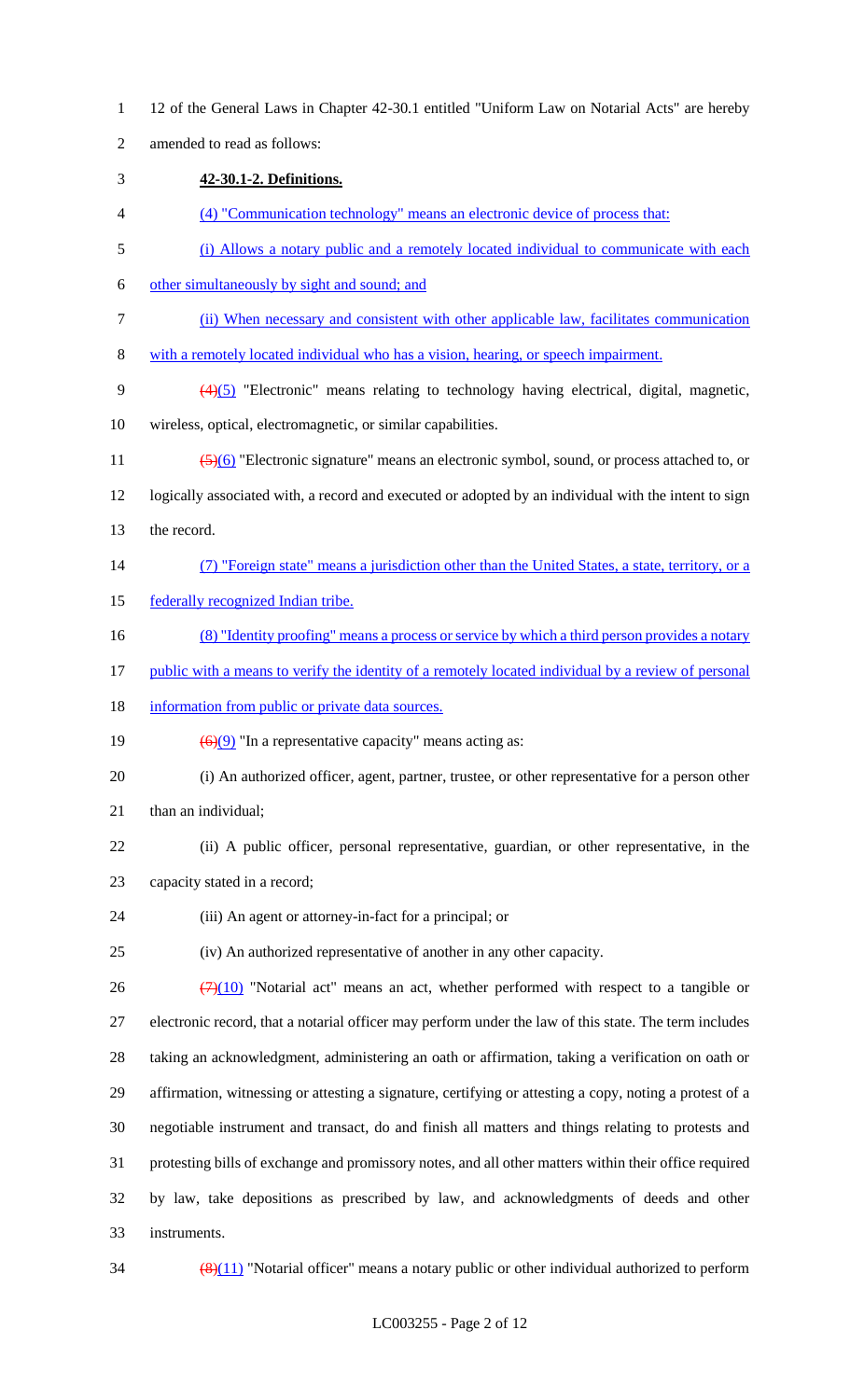- a notarial act.
- 2  $\left(\frac{9}{12}\right)$  "Notary public" means an individual commissioned to perform a notarial act by the commissioning officer.

 (10)(13) "Official stamp" means a physical image affixed to a tangible record or an electronic image attached to, or logically associated with, an electronic record.

- (14) "Outside the United States" means a location outside the geographic boundaries of the
- United States, Puerto Rico, the United States Virgin Islands, and any territory, insular possession,
- or other location subject to the jurisdiction of the United States.
- (11)(15) "Person" means an individual, corporation, business trust, statutory trust, estate, trust, partnership, limited-liability company, association, joint venture, public corporation, government or governmental subdivision, agency, or instrumentality, or any other legal or commercial entity.
- 13  $\left(\frac{(12)(16)}{2}\right)$  "Record" means information that is inscribed on a tangible medium or that is stored in an electronic or other medium and is retrievable in perceivable form.
- (17) "Remotely located individual" means an individual who is not in the physical presence
- 16 of the notary public who performs a notarial act pursuant to § 42-30.1-12.1.
- 17 (13)(18) "Sign" means, with present intent to authenticate or adopt a record:
- (i) To execute or adopt a tangible symbol; or
- (ii) To attach to, or logically associate with, the record an electronic symbol, sound, or process.
- 21  $\left(\frac{(14)(19)}{(14)(19)}\right)$  "Signature" means a tangible symbol or an electronic signature that evidences the
- signing of a record.
- 23  $\left(\frac{(15)}{(20)}\right)$  "Stamping device" means:
- (i) A physical device capable of affixing an official stamp upon a tangible record; or
- (ii) An electronic device or process capable of attaching to, or logically associating an
- official stamp with, an electronic record.
- (16)(21) "State" means a state of the United States of America, the District of Columbia,
- Puerto Rico, the United States Virgin Islands, or any territory or insular possession subject to the
- jurisdiction of the United States.
- 30  $\left(\frac{(17)(22)}{(17)(22)}\right)$  "Verification on oath or affirmation" means a declaration that a statement in a
- record is true, made by an individual under oath or by affirmation before a notarial officer.
- **42-30.1-3. Authority to perform notarial act.**
- (a) A notarial officer may perform a notarial act authorized by this chapter or by law of this
- state other than this chapter.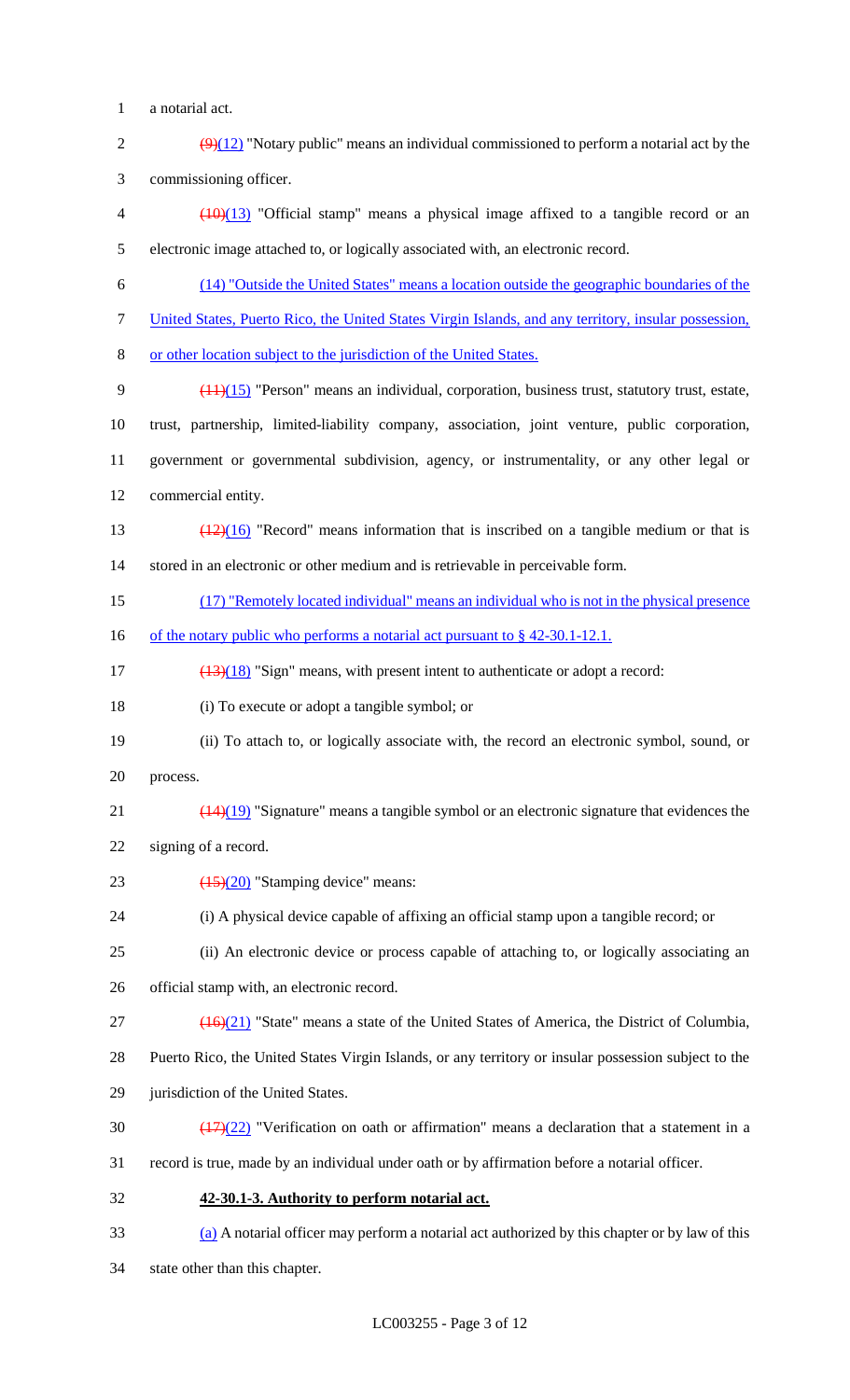- (b) A notarial officer may not perform a notarial act with respect to a record to which the officer or the officer's spouse, domestic partner, parent, guardian, child or sibling of the principal, including in-law, step, or half relatives, is a party or in which either of them has a direct beneficial interest, except where such persons witness a will or other legal document prepared by a notarial officer who is an attorney licensed by the State of Rhode Island. A notarial act performed in violation of this subsection is voidable. (c) A notarial officer may certify that a tangible copy of an electronic record is an accurate
- copy of the electronic record.
- 

### **42-30.1-4. Requirements for certain notarial acts.**

 (a) A notarial officer who takes an acknowledgment of a record shall determine, from personal knowledge or satisfactory evidence of the identity of the individual, that the individual appearing before the officer and making the acknowledgment has the identity claimed and that the signature on the record is the signature of the individual.

 (b) A notarial officer who takes a verification of a statement on oath or affirmation shall determine, from personal knowledge or satisfactory evidence of the identity of the individual, that the individual appearing before the notarial officer and making the verification has the identity claimed and that the signature on the statement verified is the signature of the individual.

- (c) A notarial officer who witnesses or attests to a signature shall determine, from personal knowledge or satisfactory evidence of the identity of the individual, that the individual appearing before the notarial officer and signing the record has the identity claimed.
- 21 (d) A notarial officer who certifies or attests a copy of a record or an item that was copied
- 22 shall determine that the copy is a full, true, and accurate transcription or reproduction of the record or item.
- (e) A notarial officer who makes or notes a protest of a negotiable instrument shall do so in accordance with the requirements set forth in § 6A-3-505(b).
- **42-30.1-5. Personal appearance required.**
- If a notarial act relates to a statement made in, or a signature executed upon, a record, the

individual making the statement or executing the signature shall appear personally before the

- 29 notarial officer. For purposes of this section, personal appearance means that the principal and the
- notary public can communicate simultaneously by sight and sound through an electronic device or
- process at the time of the notarization; or that the principal and notary public are physically close
- enough to see, hear, and communicate with each other at the time of notarization.
- **42-30.1-6. Identification of individual.**
- (a) A notarial officer has personal knowledge of the identity of an individual appearing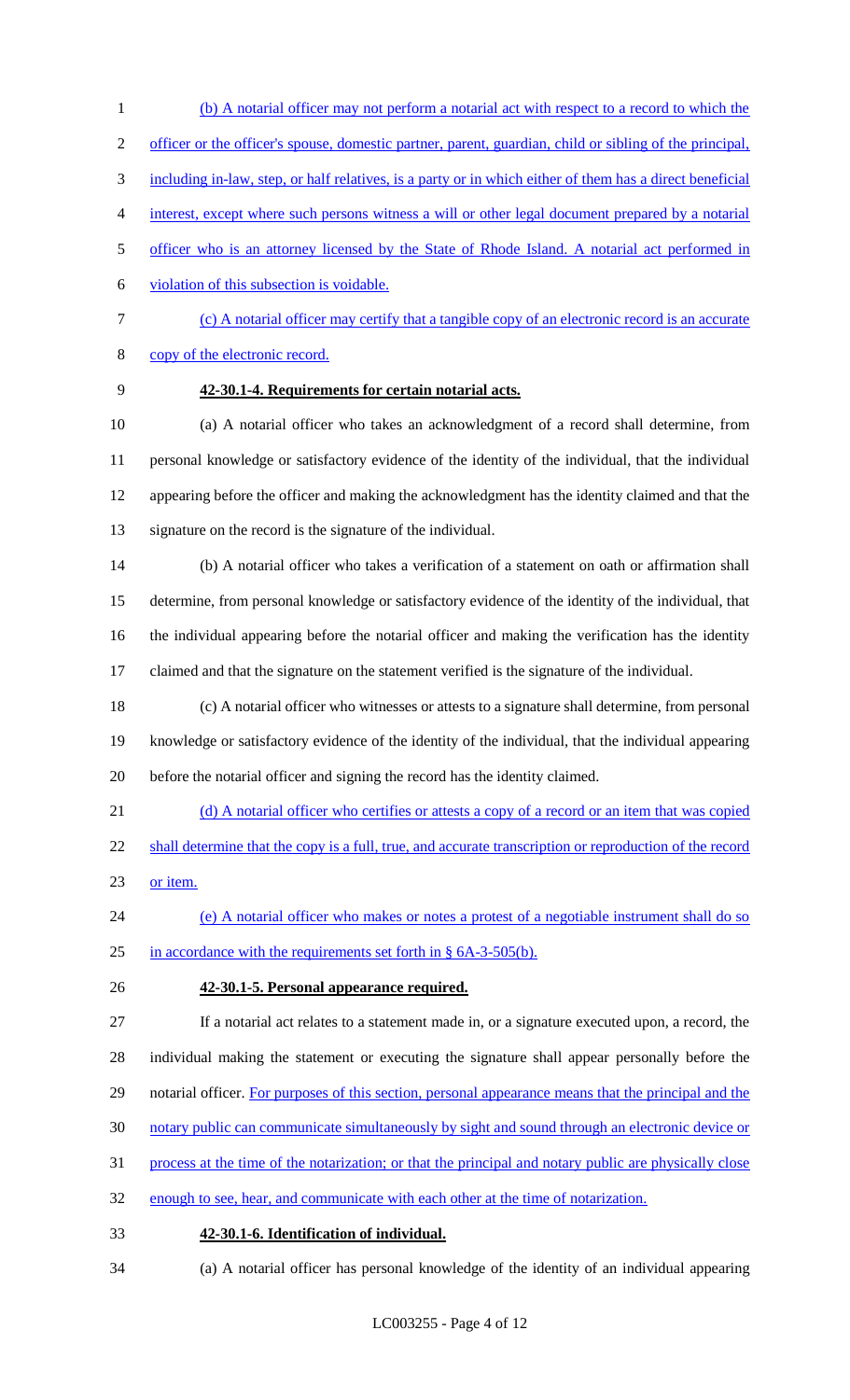before the notarial officer if the individual is personally known to the notarial officer through 2 dealings sufficient to provide reasonable certainty regarding that the legal individual has the 3 identity of the individual claimed. (b) A notarial officer has satisfactory evidence of the identity of an individual appearing before the notarial officer if the notarial officer can identify the individual: (1) By means of: (i) A passport, driver's license, or government-issued, non-driver identification card, that is current or expired not more than three (3) years before performance of the notarial act; or (ii) Another form of government identification issued to an individual that is current or expired not more than three (3) years before performance of the notarial act, contains the signature or a photograph of the individual, and is satisfactory to the notarial officer; or (2) By a verification on oath or affirmation of a credible witness personally appearing 13 before the notarial officer and known to the officer or whom the officer can identify on the basis of 14 a passport, driver's license, or government issued nondriver identification card, which is current or 15 expired not more than three (3) years before performance of the notarial act. (c) A notarial officer may require an individual to provide additional information or identification credentials necessary to assure the notarial officer of the identity of the individual. **42-30.1-12. Foreign notarial act.** 19 (a) In this section, "foreign state" means a government other than the United States of 20 America or, a state, or federally recognized Indian tribe not including the state of Rhode Island. (b) If a notarial act is performed under authority and in the jurisdiction of a foreign state or 22 constituent unit of the foreign state, or is performed under the authority of a multinational or international governmental organization, the act has the same effect under the law of this state as if performed by a notarial officer of this state. (c) If the title of office and indication of authority to perform notarial acts in a foreign state appears in a digest of foreign law or in a list customarily used as a source for that information, the authority of an officer with that title to perform notarial acts is conclusively established. (d) The signature and official stamp of an individual holding an office described in subsection (c) of this section are prima facie evidence that the signature is genuine and the individual holds the designated title. (e) An apostille in the form prescribed by the Hague Convention of October 5, 1961, and issued by a foreign state party to the convention conclusively establishes that the signature of the notarial officer is genuine and that the officer holds the indicated office.

 $\left(\frac{e}{f}\right)$  A consular authentication issued by an individual designated by the United States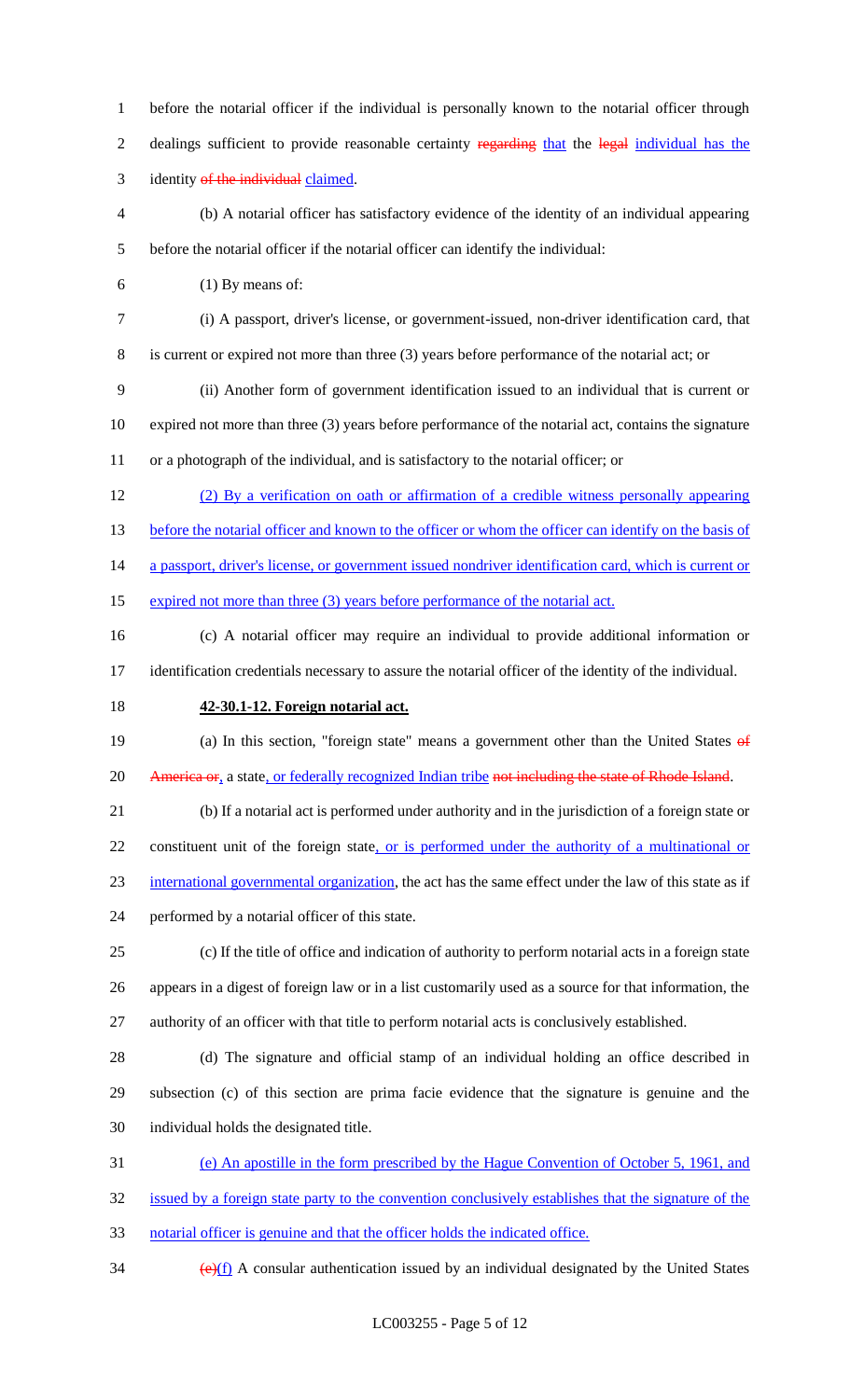| $\mathbf{1}$   | Department of State as a notarizing officer for performing notarial acts overseas and attached to       |
|----------------|---------------------------------------------------------------------------------------------------------|
| $\overline{2}$ | the record with respect to which the notarial act is performed conclusively establishes that the        |
| 3              | signature of the notarial officer is genuine and that the officer holds the indicated office.           |
| $\overline{4}$ | SECTION 3. Chapter 42-30.1 of the General Laws entitled "Uniform Law on Notarial                        |
| $\mathfrak{S}$ | Acts" is hereby amended by adding thereto the following sections:                                       |
| 6              | 42-30.1-11.1. Notarial act under authority of federally recognized Indian tribe.                        |
| $\tau$         | (a) A notarial act performed under the authority and in the jurisdiction of a federally                 |
| $8\,$          | recognized Indian tribe has the same effect as if performed by a notarial officer of this state, if the |
| 9              | act performed in the jurisdiction of the tribe is performed by:                                         |
| 10             | (1) A notary public of the tribe;                                                                       |
| 11             | (2) A judge, clerk, or deputy clerk of a court of the tribe; or                                         |
| 12             | (3) Any other individual authorized by the law of the tribe to perform the notarial act.                |
| 13             | (b) The signature and title of an individual performing a notarial act under the authority of           |
| 14             | and in the jurisdiction of a federally recognized Indian tribe are prima facie evidence that the        |
| 15             | signature is genuine and that the individual holds the designated title.                                |
| 16             | (c) The signature and title of a notarial officer described in subsection (a)(1) or (a)(2) of           |
| 17             | this section conclusively establishes the authority of the officer to perform the notarial act.         |
|                |                                                                                                         |
| 18             | 42-30.1-12.1. Notarial act performed for remotely located individual.                                   |
| 19             | (a) A remotely located individual may comply with $\S$ 42-30.1-5 by using communication                 |
| 20             | technology to appear before a notary public.                                                            |
| 21             | (b) A notary public located in this state may perform a notarial act using communication                |
| 22             | technology for a remotely located individual if:                                                        |
| 23             | (1) The notary public:                                                                                  |
| 24             | (i) Has personal knowledge under $\S$ 42-30.1-6(a) of the identity of the individual;                   |
| 25             | (ii) Has satisfactory evidence of the identity of the remotely located individual by oath or            |
| 26             | affirmation from a credible witness appearing before the notary public under $\S$ 42-30.1-6(b); or      |
| 27             | (iii) Has obtained satisfactory evidence of the identity of the remotely located individual             |
| 28             | by using at least two (2) different types of identity proofing;                                         |
| 29             | (2) The notary public is reasonably able to confirm that a record before the notary public              |
| 30             | is the same record in which the remotely located individual made a statement or on which the            |
| 31             | individual executed a signature;                                                                        |
| 32             | (3) The notary public, or a person acting on behalf of the notary public, creates an audio-             |
| 33             | visual recording of the performance of the notarial act; and                                            |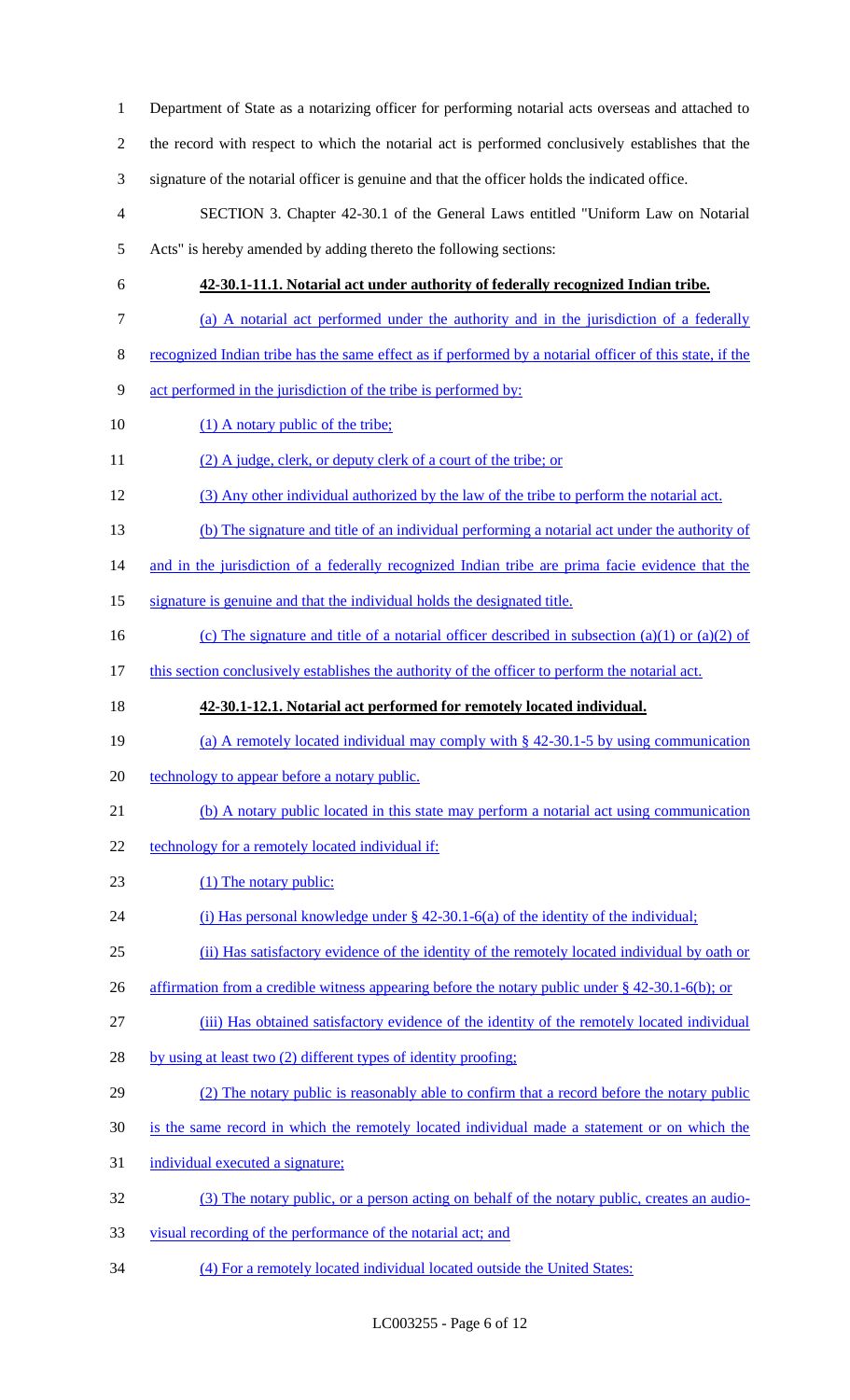(i) The record: (A) Shall be filed with or relates to a matter before a public official or court, governmental entity, or other entity subject to the jurisdiction of the United States; or (B) Involves property located in the territorial jurisdiction of the United States or involves a transaction substantially connected with the United States; and (ii) The act of making the statement or signing the record is not prohibited by the foreign 7 state in which the remotely located individual is located. (c) If a notarial act is performed under this section, the certificate of notarial act required by § 42-30.1-12.2 and the short-form certificate provided in § 42-30.1-12.2 must indicate that the notarial act was performed using communication technology. 11 (d) A short-form certificate provided in § 42-30.1-12.2(g) for a notarial act subject to this section is sufficient if it: (1) Complies with rules adopted under subsection (g)(1) of this section; or 14 (2) Is in the form provided in § 42-30.1-12.2(g) and contains a statement substantially as follows: "This notarial act involved the use of communication technology." (e) A notary public, a guardian, conservator, or agent of a notary public, or a personal 17 representative of a deceased notary public shall retain the audio-visual recording created under subsection (b)(3) of this section, or cause the recording to be retained by a repository designated by or on behalf of the person required to retain the recording. Unless a different period is required 20 by rule adopted under subsection  $(g)(4)$  of this section, the recording must be retained for a period 21 of at least ten (10) years after the recording is made. (f) Before a notary public performs the notary public's initial notarial act under this section, the notary public must notify the commissioning agency that the notary public will be performing 24 notarial acts with respect to remotely located individuals and identify the technologies the notary 25 public intends to use. If the commissioning agency has established standards under subsection  $(g)$ 26 of this section for approval of communication technology or identity proofing, the communication technology and identity proofing must conform to the standards. (g) The commissioning agency may adopt rules and regulations under this section 29 regarding performance of a notarial act. The rules may: (1) Prescribe the means of performing a notarial act involving a remotely located individual using communication technology; (2) Establish standards for communication technology and identity proofing; (3) Establish requirements or procedures to approve providers of communication technology and the process of identity proofing; and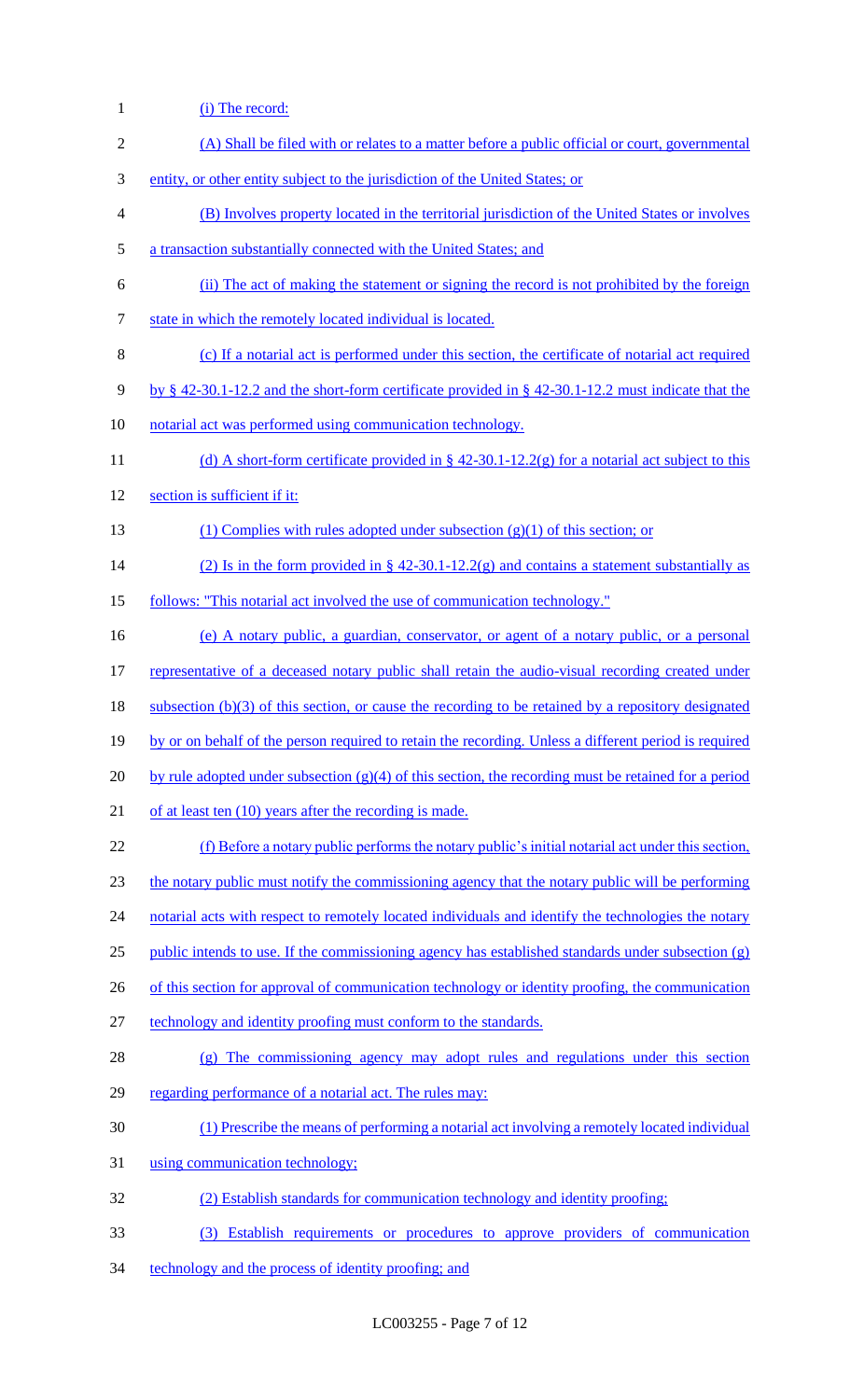| $\mathbf{1}$   | (4) Establish standards and a period for the retention of an audio-visual recording created               |
|----------------|-----------------------------------------------------------------------------------------------------------|
| $\overline{c}$ | under subsection $(b)(3)$ of this section.                                                                |
| 3              | (h) Before adopting, amending, or repealing a rule governing performance of a notarial act                |
| 4              | with respect to a remotely located individual, the commissioning agency must consider:                    |
| 5              | (1) The most recent standards regarding the performance of a notarial act with respect to a               |
| 6              | remotely located individual promulgated by national standard-setting organizations and the                |
| $\tau$         | recommendations of the National Association of Secretaries of State;                                      |
| $8\,$          | (2) Standards, practices, and customs of other jurisdictions that have laws substantially                 |
| 9              | similar to this section; and                                                                              |
| 10             | (3) The views of governmental officials and entities and other interested persons.                        |
| 11             | (i) By allowing its communication technology or identity proofing to facilitate a notarial                |
| 12             | act for a remotely located individual or by providing storage of the audio-visual recording created       |
| 13             | under subsection $(b)(3)$ of this section, the provider of the communication technology, identity         |
| 14             | proofing, or storage appoints the commissioning agency as the provider's agent for service of             |
| 15             | process in any civil action in this state related to the notarial act.                                    |
| 16             | 42-30.1-12.2. Certificate of notarial act.                                                                |
| 17             | (a) A notarial act shall be evidenced by a certificate. The certificate shall:                            |
| 18             | (1) Be executed contemporaneously with the performance of the notarial act;                               |
| 19             | (2) Be signed and dated by the notarial officer and, if the notarial officer is a notary public,          |
| 20             | be signed in the same manner as on file with the commissioning agency;                                    |
| 21             | (3) Identify the jurisdiction in which the notarial act is performed;                                     |
| 22             | (4) Contain the title of office of the notarial officer; and                                              |
| 23             | (5) If the notarial officer is a notary public, indicate the date of expiration, if any, of the           |
| 24             | officer's commission.                                                                                     |
| 25             | (b) If a notarial act regarding a tangible record is performed by a notary public, an official            |
| 26             | stamp shall be affixed to the certificate. If a notarial act is performed regarding a tangible record     |
| 27             | by a notarial officer other than a notary public and the certificate contains the information specified   |
| 28             | in subsections (a)(2), (a)(3), and (a)(4) of this section, an official stamp may be affixed to the        |
| 29             | certificate. If a notarial act regarding an electronic record is performed by a notarial officer and the  |
| 30             | certificate contains the information specified in subsections (a)(2), (a)(3), and (a)(4) of this section, |
| 31             | an official stamp may be attached to or logically associated with the certificate.                        |
| 32             | (c) A certificate of a notarial act is sufficient if it meets the requirements of subsections (a)         |
| 33             | and (b) of this section, and:                                                                             |
|                |                                                                                                           |

34 (1) Is in a form otherwise permitted by the laws of this state;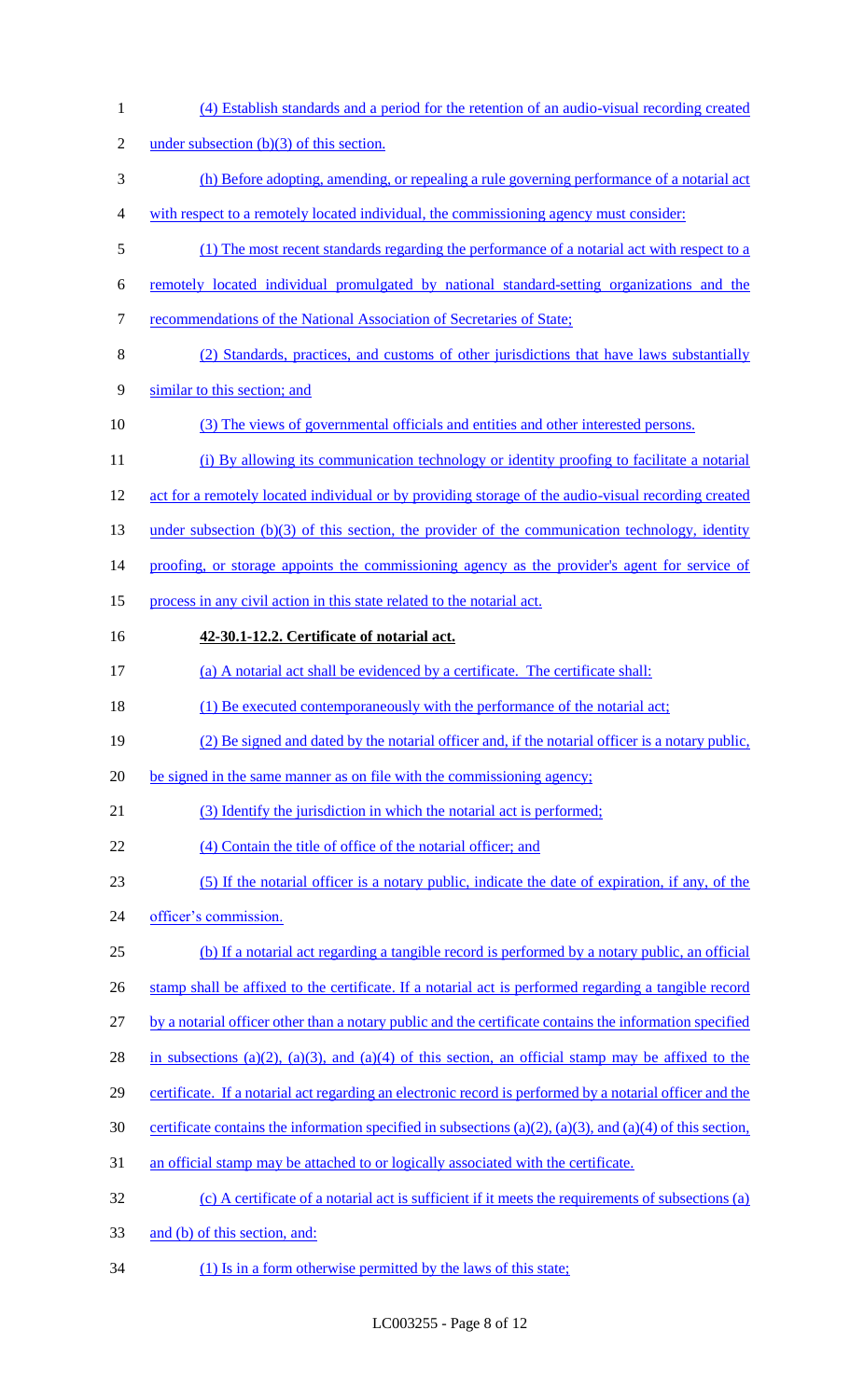(2) Is in a form permitted by the law applicable in the jurisdiction in which the notarial act was performed; or (3) Sets forth the actions of the notarial officer and the actions are sufficient to meet the 4 requirements of the notarial act as provided in §§ 42-30.1-4, 42-30.1-5, and 42-30.1-6 or any other applicable laws of this state. (d) By executing a certificate of a notarial act, a notarial officer certifies that the notarial 7 officer has complied with the requirements and made the determinations specified in §§ 42-30.1-3, 42-30.1-4, and 42-30.1-5. (e) A notarial officer may not affix the notarial officer's signature to, or logically associate it with, a certificate until the notarial act has been performed. (f) If a notarial act is performed regarding a tangible record, a certificate must be part of, or securely attached to, the record. If a notarial act is performed regarding an electronic record, the 13 certificate must be affixed to, or logically associated with, the electronic record. (g) The commissioning agency shall develop short form certificates of notarial acts, if completed with the information required by subsections (a), (b) and (c) of this section, for the 16 <u>following purposes:</u> 17 (1) An acknowledgment in an individual capacity; 18 (2) An acknowledgment in a representative capacity; 19 (3) A verification on oath or affirmation; (4) Witnessing or attesting a signature; 21 (5) Certifying a copy of a record. **42-30.1-13.1. Stamping Device.**  (a) A notary public is responsible for the security of the notary public's stamping device 24 and may not allow another individual to use the device to perform a notarial act. On the resignation from, or the revocation or expiration of, the notary public's commission, or on the expiration of the 26 date set forth in the stamping device, if any, the notary public shall disable the stamping device by destroying, defacing, damaging, erasing, or securing it against use in a manner that renders it 28 unusable. On the death or adjudication of incompetency of a notary public, the notary public's personal representative or guardian or any other person knowingly in possession of the stamping device shall render it unusable by destroying, defacing, damaging, erasing, or securing it against use in a manner that renders it unusable. (b) If a notary public's stamping device is lost or stolen, the notary public or the notary public's personal representative or guardian shall notify promptly the commissioning officer or 34 agency on discovering that the device is lost or stolen.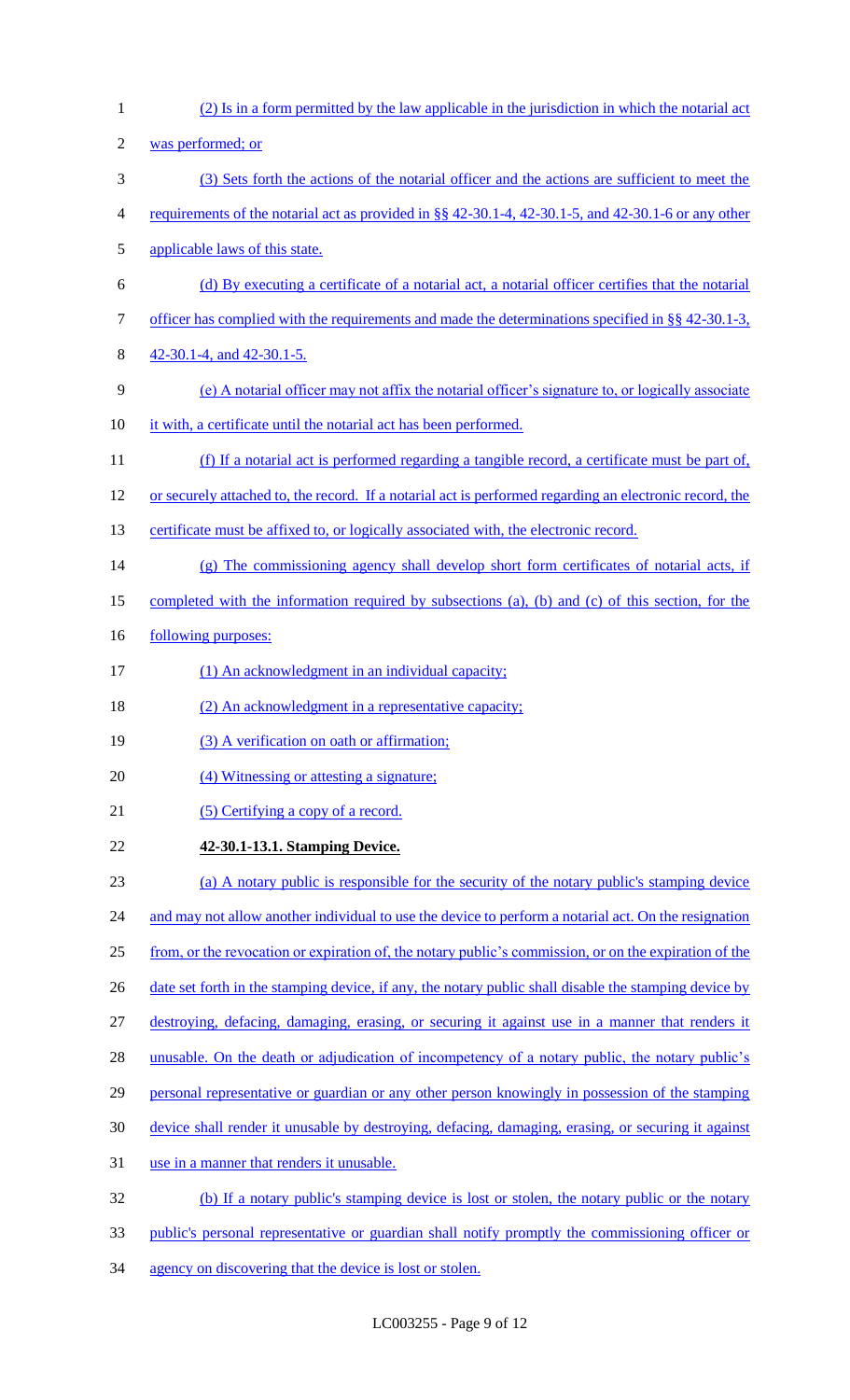# **42-30.1-19.1. Rules.**  (a) The commissioning agency may adopt rules and regulations to implement this chapter. Rules and regulations adopted regarding the performance of notarial acts with respect to electronic records may not require, or accord greater legal status or effect to, the implementation or application 5 of a specific technology or technical specification. The rules and regulations may: (1) Prescribe the manner of performing notarial acts regarding tangible and electronic 7 records; (2) Include provisions to ensure that any change to or tampering with a record bearing a certificate of a notarial act is self-evident; (3) Include provisions to ensure integrity in the creation, transmittal, storage, or 11 authentication of electronic records or signatures; (4) Prescribe the process of granting, renewing, conditioning, denying, suspending, or 13 revoking a notary public commission and assuring the trustworthiness of an individual holding a 14 commission as notary public; (5) Include provisions to prevent fraud or mistake in the performance of notarial acts; (6) Provide for an evaluation tool for applicants to demonstrate sufficient knowledge of the powers and duties of a notary commission. (b) In adopting, amending, or repealing rules about notarial acts with respect to electronic records, the commissioning agency shall consider, so far as is consistent with this chapter: (1) The most recent standards regarding electronic records promulgated by national bodies, 21 such as the national association of secretaries of state; (2) Standards, practices, and customs of other jurisdictions that substantially enact this chapter; and (3) The views of governmental officials and entities and other interested persons. **42-30.1-20.1. Fees to perform notarial acts.**  (a) Except as provided in subsection (b) of this section, a notary public may charge a fee not to exceed five dollars (\$5.00) per document or notarization; travel fees must be equal to or less 28 than the effective federal mileage rate as issued by the internal revenue service. All fees must be 29 posted in a conspicuous place in the notary's place of business or upon request, fees must be disclosed to any person utilizing the services of the notary. (b) In performing a notarial act for a remotely located individual, pursuant to § 42-30.1- 32 12.1, a notary public may charge a fee, not to exceed twenty-five dollars (\$25) per notarial act. **42-30.1-24.1. Uniformity of application and construction.**  In applying and construing this chapter, consideration must be given to the need to promote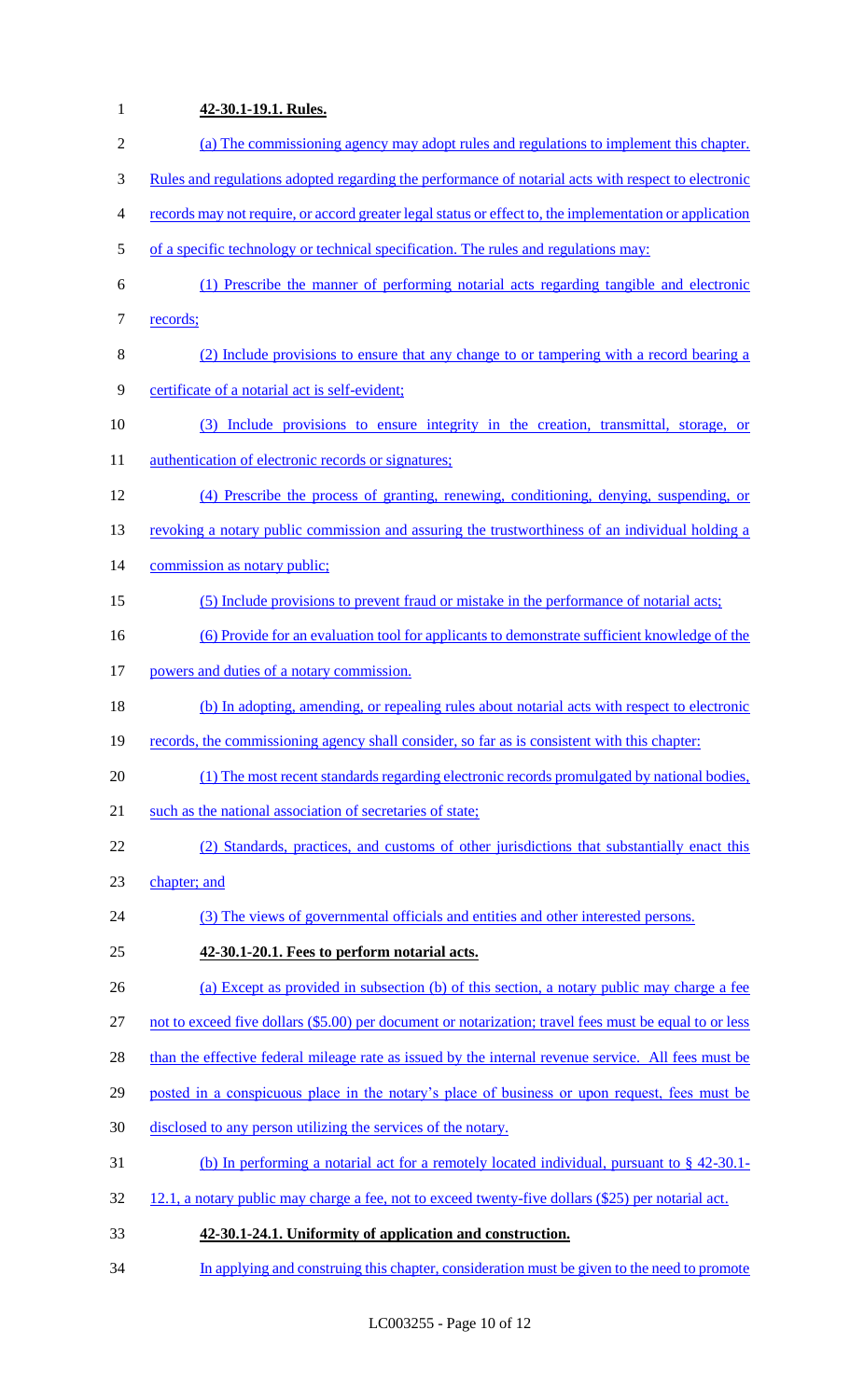- 1 uniformity of the law with respect to its subject matter among states that enact it.
- 2 SECTION 4. This act shall take effect upon passage.

 $=$ LC003255  $=$